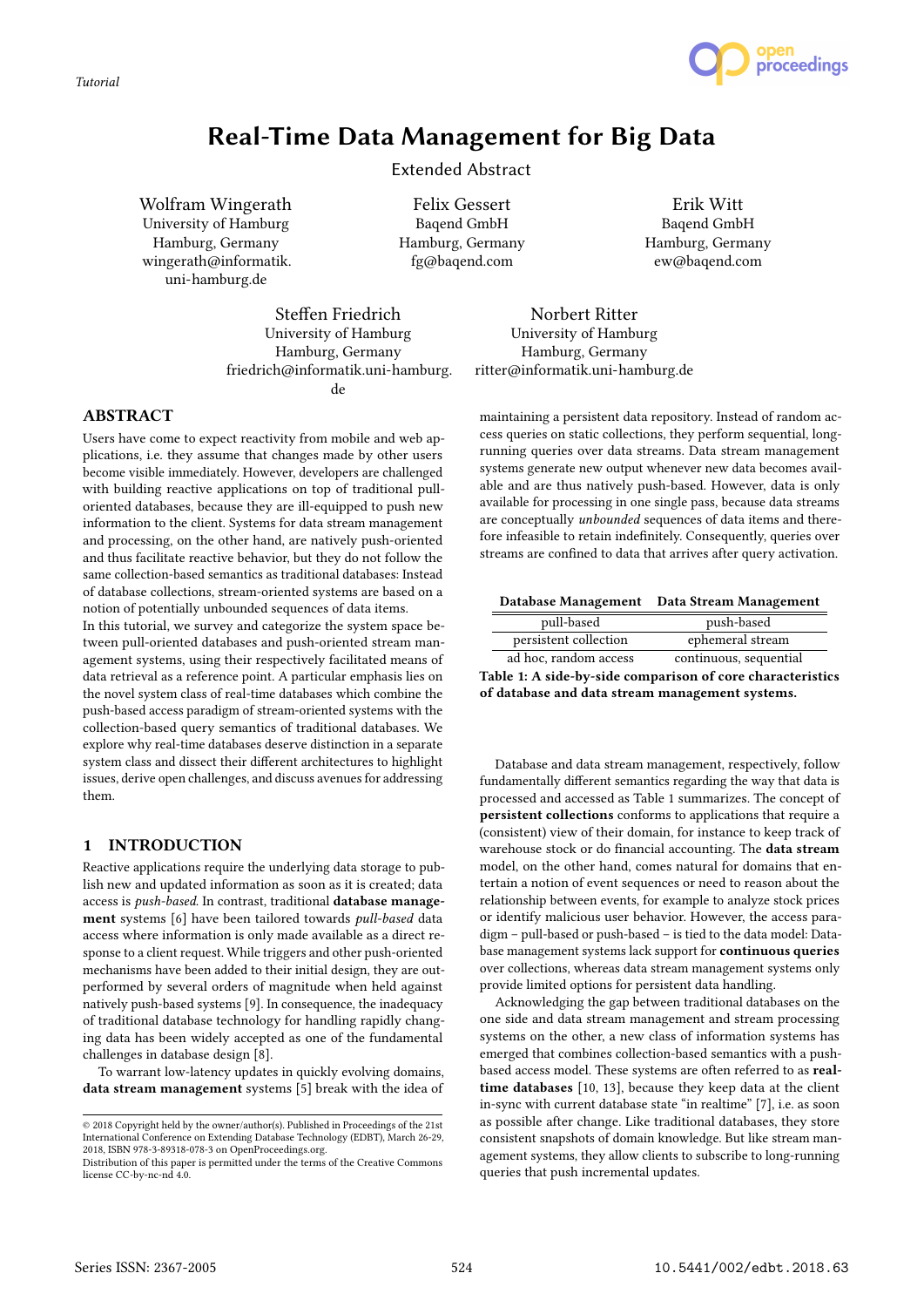

Figure 1: Different classes of data management systems and the access patterns they support.

## 2 SYSTEM LANDSCAPE OVERVIEW: PULL VS. PUSH

We think systems for data management can be classified by the way they facilitate access to data as illustrated in Figure 1. At the one extreme, there are traditional databaseswhich represent snapshots of domain knowledge as the basis of all queries. At the other extreme, there are general-purpose stream processing engines which are designed to generate output from conceptually unbounded and arbitrarily structured ephemeral data streams. Real-time databases and data stream management systems both stand in the middle, but adhere to different semantics: Real-time databases work on evolving collections that are distinguished from their static counterparts (i.e. from database collections) through continuous integration of updates over time, enabling continuous (real-time) queries over database collections. Data stream management systems, as the name implies, provide APIs to query data streams, for example by filtering specific data and computing rolling aggregations and joins over to-bespecified time windows. In contrast to most general-purpose stream processors, datastream management systems usually support pull-based access to some degree, e.g. in the form of common ad hoc database queries over the set of currently retained records.

#### 2.1 Static Queries vs. Continuous Queries

A pull-based (static) query assembles data from a bounded data repository and completes by returning data once, whereas a pushbased (continuous) query processes a conceptually unbounded stream of information to generate incremental output over time. Given these fundamental differences, the design of any data management system reflects a bias towards one or the other; for example, while databases support push-based data access to a certain degree (e.g. through triggers), they are clearly geared towards efficiency for pull-based data retrieval.

#### 2.2 Collections vs. Streams

While a database collection represents the current state of the application domain, a data stream rather encapsulates recent change.

A stream-based representation of an application domain provides a sequential view on events as they occur, but does not retain them indefinitely: Data items are available for a certain time window and are discarded eventually. This view on the data promotes use cases that require notifications, but queries do not reflect actions that happened long ago, since the system only operates on a suffix and not the entirety of event history. In order to serve historical data, the ephemeral events have to be applied to a persistent representation of application state.

A database collection reflects all data ever written and thus enables queries that take all events into account. Since collectionbased ad hoc queries only generate one single output, though, traditional databases do not propagate informational updates to the client.

### 2.3 Real-Time Queries Over Database Collections

Given a database's limitation to mainly pull-based access, reactive user interfaces are hard to build on top of an ordinary database. One possibility is to reevaluate a given collection-based query from time to time which is inefficient and introduces staleness on the order of the refresh interval. Another approach is to merge results from collection-based and stream-based queries; thus, the application is effectively burdened with the task of view maintenance which is complex and error-prone. Real-time databases aim to close the gap between both paradigms by providing collection-based semantics for pull-based and push-based queries alike.

## 3 IN-DEPTH SURVEY: REAL-TIME DATABASES

Our real-time database survey will concentrate on the systems we perceive as the most popular. Due to space limitations, we do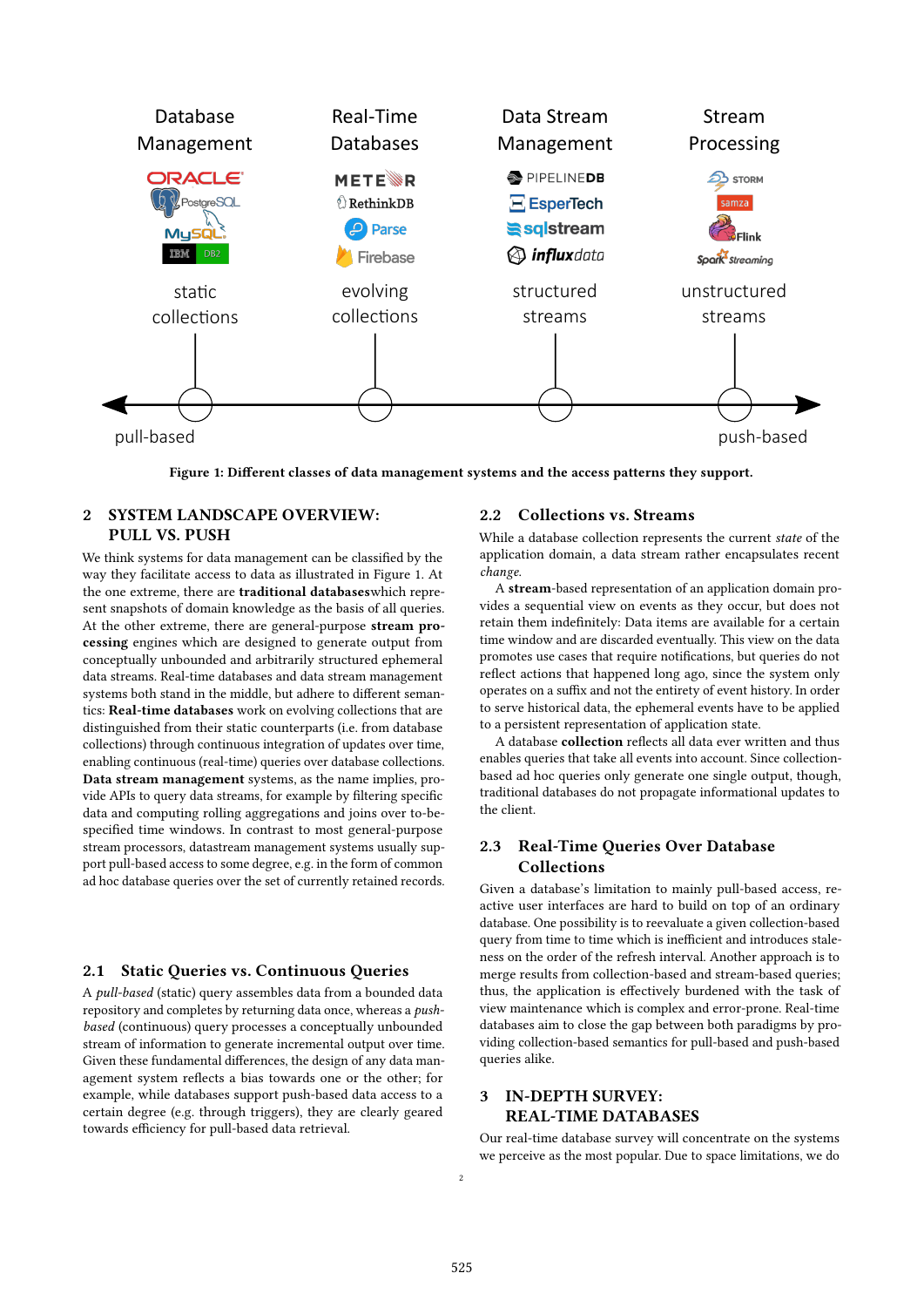|                                                      | Meteor |                             | RethinkDB | Parse Firebase |                    |
|------------------------------------------------------|--------|-----------------------------|-----------|----------------|--------------------|
|                                                      |        | poll-and-diff oplog tailing |           |                |                    |
| scales with<br>write throughput                      |        | X                           | х         | x              |                    |
| scales with<br>number of queries $\boldsymbol{\chi}$ |        |                             |           |                | ?                  |
| composite queries<br>(AND/OR)                        |        |                             |           |                |                    |
| sorted queries                                       |        |                             |           | х              | (single attribute) |
| limit                                                |        |                             |           | x              |                    |
| offset                                               |        |                             | X         | x              |                    |
| aggregations                                         | X      | х                           | x         | X              | X                  |
| joins                                                | х      | х                           | х         | X              | X                  |
| event stream<br>queries                              |        |                             |           |                |                    |
| self-maintaining<br>queries                          |        |                             |           |                |                    |

Table 2: A direct comparison of the different real-time query implementations covered in the in-depth survey.

not discuss these systems in the extended tutorial abstract and refer to our written survey for reference [11]. Table 2 sums up the respective capabilities of each system detailed in our discussion: Meteor, RethinkDB and Parse provide complex real-time queries, but present scale-prohibitive bottlenecks in their respective architectures. While the technology stack behind Firebase is not disclosed, it is apparent that Firebase avoids scalability issues by simply not offering complex queries to begin with.

#### 3.1 Open Challenges

In concept, real-time databases extend traditional databases as they follow the same semantics, but provide an additional mode of access. In practice, though, there is no established scheme how to build a practically useful real-time database system. As will be shown in the tutorial, every push-based real-time query mechanism is deficient in at least one of the following characteristics:

- (1) scalability: Serving real-time queries is a resourceintensive process which requires continuous monitoring of all write operations that might possibly affect query results. To sustain more demanding workloads than a single machine could handle, real-time databases typically partition the set of queries across database nodes. As each node is only responsible for a subset of all queries in this scheme, most systems can scale with the number of concurrent queries. However, we are not aware of any real-time database that supports partitioning the change stream as well. Thus, responsibility for individual queries is not shared among nodes and overall system throughput remains bottlenecked by single-machine capacity: Queries simply become intractable as soon as one node is not able to keep up with processing the entire change stream.
- (2) expressiveness: The majority of real-time query APIs are limited in comparison to their ad hoc counterparts. Aggregations are generally not available and sorting queries are

often unsupported or have severe restrictions; for example, there are implementations that only allow ordering by a single attribute or offer a limit, but no offset clause. The lack of such basic functionality on the database side necessitates inefficient workarounds in the application code, even for moderately sophisticated data access patterns.

- (3) legacy support: Today's real-time databases have been designed from scratch or on top of NoSQL datastores [11] that do not follow standards regarding data model or query language. They implement custom protocols for pull-based and push-based data access alike and exhibit interfaces that are incompatible among different vendors. While the complete lack of support for legacy interfaces (particularly SQL) may be acceptable in development of a new application, it complicates the adoption of push-based queries in the context of existing technology stacks.
- (4) abstract API: Many real-time query APIs expose speci ficities of the underlying implementation and thus offer poor data independence. As such, these interfaces reflect bottom-up design and force developers to reason about problems that lie beyond the application domain. For example, most real-time databases do not provide interfaces that can be used without knowledge of system internals. Instead, they mostly require an understanding of internal mechanisms or the structure of change events.

During the talk, we will illustrate how the above-mentioned limitations present themselves in practice. We also identify the underlying issues in the respective system architectures and discuss possibilities to avoid them in future designs. In this context, we will discuss related technology (e.g. distributed stream processing engines [12]) and use them as a source of inspiration for resolving the apparent challenges.